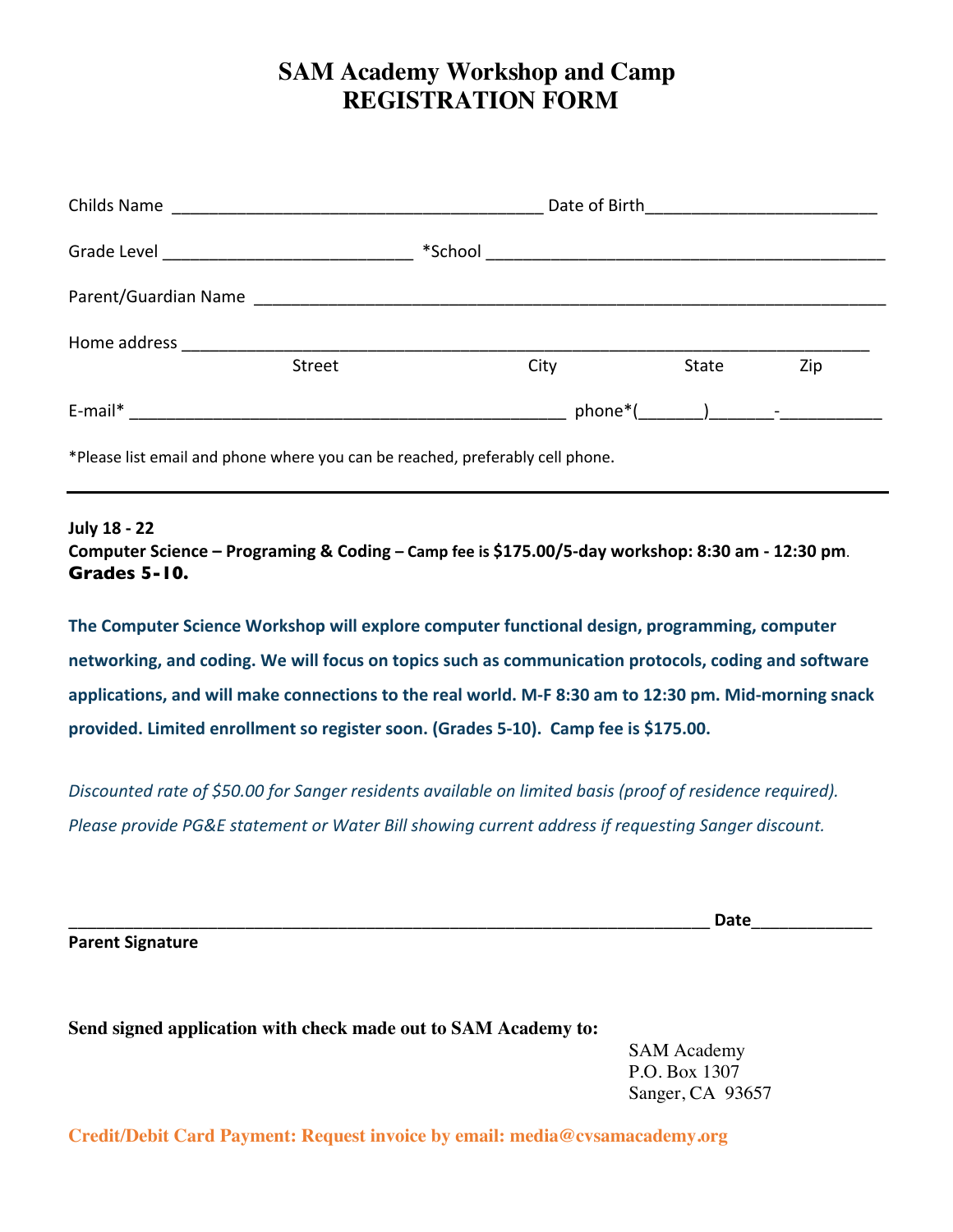\*Contingent on full enrollment.

## **HEALTH HISTORY**

| Please complete below with best possible updated information.                                          |
|--------------------------------------------------------------------------------------------------------|
|                                                                                                        |
|                                                                                                        |
|                                                                                                        |
|                                                                                                        |
|                                                                                                        |
| Any Medical Issues we need to be aware of? $\Box$ Yes $\Box$ No Please explain:                        |
|                                                                                                        |
| What is your overall evaluation of your child's health? $-\square$ Good $\square$ Poor Please explain: |
|                                                                                                        |

## **Photographic Release**

I understand that photographs may be taken during this activity and hereby grant the Academy permission to use any such photo(s) for advertising or in promotional materials.

\_\_\_\_\_\_\_\_\_\_\_\_\_\_\_\_\_\_\_\_\_\_\_\_\_\_\_\_\_\_\_\_\_\_\_\_\_\_\_\_\_\_\_\_\_\_\_\_\_\_\_\_\_\_ \_\_\_\_\_\_\_\_\_\_\_\_\_\_\_\_\_\_\_\_\_\_\_\_\_\_\_\_

Signature of Parent/Legal Guardian Date